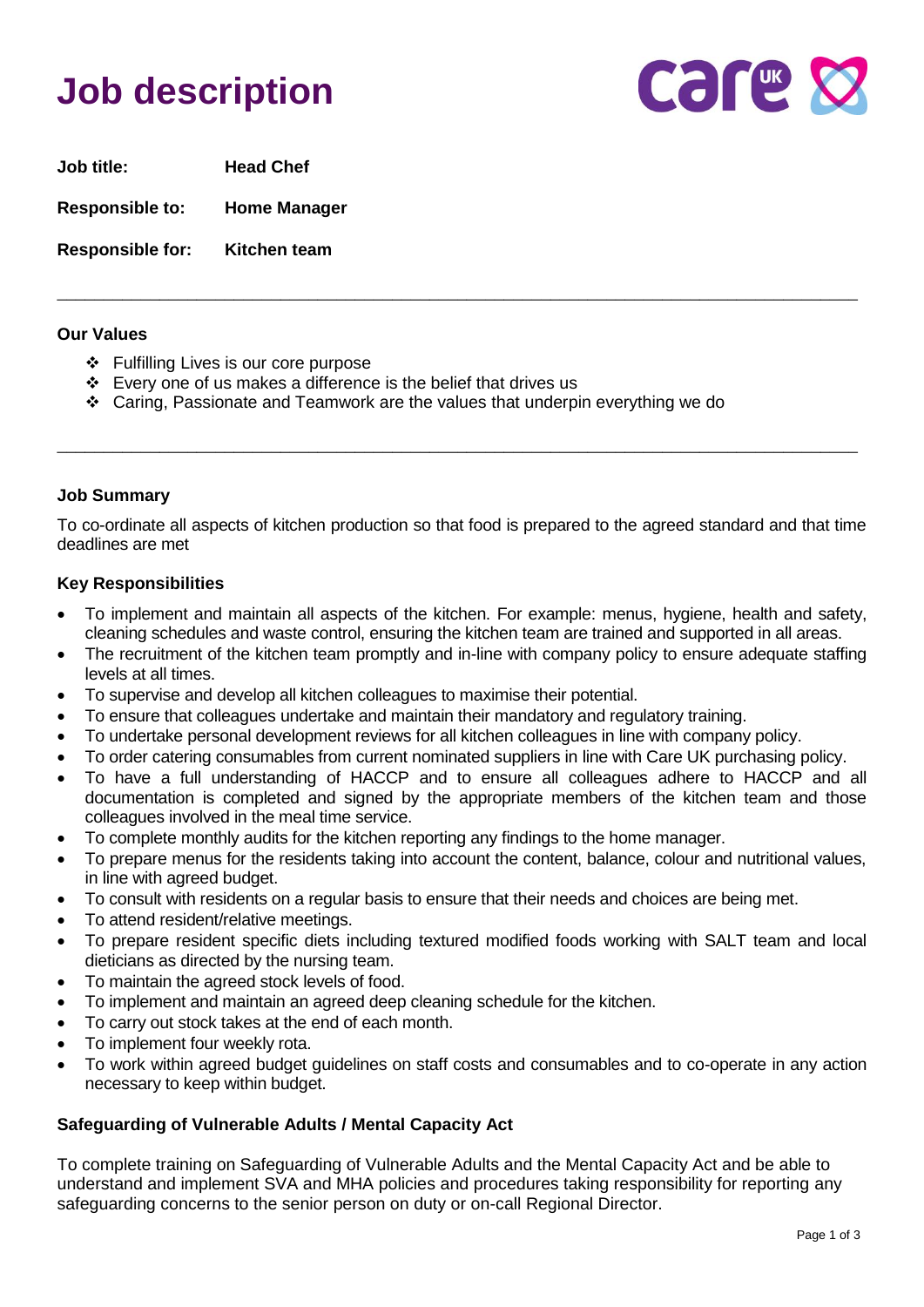### **Health and Safety**

As an employee of Care UK, the post holder has a duty under the Health and Safety at Work Act 1974, to:

- Take reasonable care of the health and safety of themselves and all other persons who may be affected by their acts or omissions at work.
- Co-operate with their employer to ensure compliance with Health and Safety legislation and the Health and Safety policies and procedures of the organisation, not intentionally or recklessly interfere with, or misuse, anything provided in the interests of health, safety, or welfare, in pursuance of any of the relevant statutory provisions.
- To ensure that adequate measures are taken to protect the health and safety of all staff including the maintenance and upkeep of a safe environment.

#### **Data Protection**

The post holder must at all times respect the confidentiality of information in line with the requirements of the Data Protection Act 2018 and the company's ISO27001 accreditation. This includes, if required to do so, obtain, process and/or use information held on a computer in a fair and lawful way, to hold data only for the specified registered purposes and to use or disclose data only to authorised persons or organisations as instructed.

- ❖ This list of duties and responsibilities is by not exhaustive and the post holder may be required to undertake other relevant and appropriate duties as reasonably required.
- $\div$  This job description is subject to regular review and appropriate modification.

| <b>Criteria</b>         | <b>Essential</b>                                                                                                                                                                                                                                     | <b>Desirable</b>                                                                                                       |
|-------------------------|------------------------------------------------------------------------------------------------------------------------------------------------------------------------------------------------------------------------------------------------------|------------------------------------------------------------------------------------------------------------------------|
| <b>Qualifications</b>   | GCSEs (or equivalent)<br>including English and Maths<br>Catering Diploma (City &<br>$\bullet$<br>Guilds/BTEC) NVQ 2,3 practical<br>cookery<br>Health and Safety and Food<br>$\bullet$<br>Hygiene Certificates minimum level<br>$\overline{2}$        | Management training<br>٠<br>Dysphagia training /Texture modified<br>food<br>Level 3 food hygiene training<br>$\bullet$ |
| <b>Experience</b>       | Experience of working in a senior<br>٠<br>role in a professional kitchen<br>Relevant high cover kitchen<br>$\bullet$<br>experience<br>Day to day management of a<br>$\bullet$<br>kitchen team, including carrying out<br>staff meetings and training | Experience of working in a care<br>home environment<br>Experience of an appraisal system                               |
| <b>Technical Skills</b> | Proven competency in nutritionally<br>$\bullet$<br>balanced menu planning<br>Ability to cater for specific dietary<br>needs<br>Efficient ordering and record<br>٠<br>keeping                                                                         |                                                                                                                        |

# **Person specification**